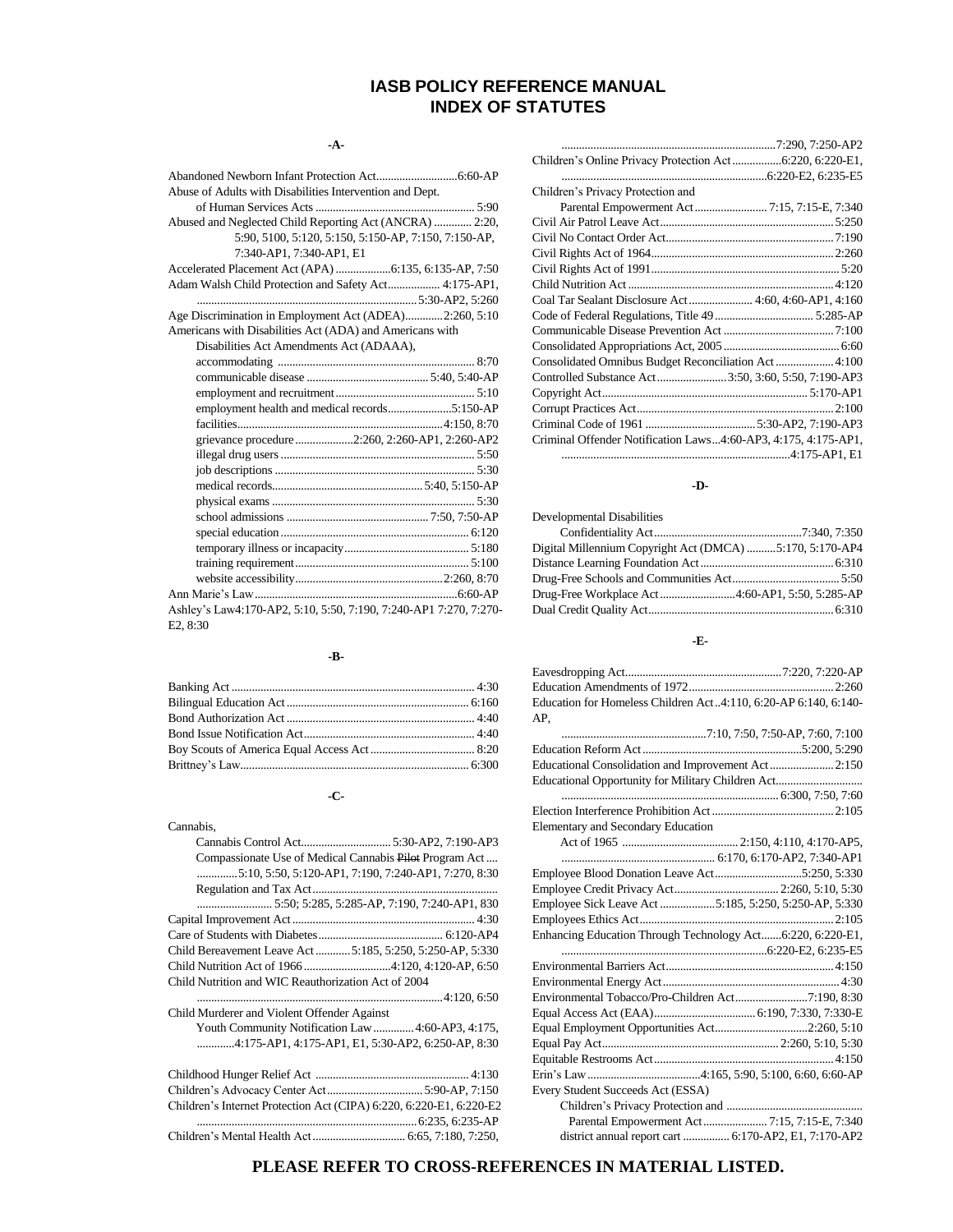| 6:140, 6:140-AP, 7:10, 7:50, 7:50-AP, 7:60, 7:100                 |  |
|-------------------------------------------------------------------|--|
|                                                                   |  |
| McKinney-Vento Homeless Assistance Act2:260, 4:110,               |  |
|                                                                   |  |
|                                                                   |  |
|                                                                   |  |
|                                                                   |  |
| 7:340-AP1, E1, 7:340-AP1, E3, 7:340-AP1, E2                       |  |
|                                                                   |  |
|                                                                   |  |
| perpetually dangerous school and choice for                       |  |
|                                                                   |  |
|                                                                   |  |
|                                                                   |  |
|                                                                   |  |
|                                                                   |  |
|                                                                   |  |
|                                                                   |  |
|                                                                   |  |
|                                                                   |  |
|                                                                   |  |
| unsafe school choice option4:170, 4:170-AP5, 4:175-AP, 7:30       |  |
| Evidence-Based Funding for Student Success Act. 2:20-E, 2:250-E2, |  |
|                                                                   |  |
|                                                                   |  |

## **-F-**

| Fair Labor Standards Act 5:10, 5:10-AP, 5:35, 5:35-AP1,     |  |
|-------------------------------------------------------------|--|
| 5:35-AP2, 5:35-AP3, 5:35-AP4, 5:35-E, 5:150-AP,             |  |
|                                                             |  |
| Family Educational Rights and Privacy Act (FERPA)           |  |
| 2:150, 4:15-AP2, 6:340, 7:50, 7:50-AP, 7:150, 7:190-AP3,    |  |
|                                                             |  |
|                                                             |  |
|                                                             |  |
|                                                             |  |
|                                                             |  |
|                                                             |  |
| Firearm Concealed Carry Act  3:60, 5:120-AP2, 7:190, 8:30   |  |
|                                                             |  |
|                                                             |  |
|                                                             |  |
| Freedom of Information Act (FOIA) 2:110, 2:140-E, 2:200,    |  |
| 2:220, 2:250, 2:250-AP1, 2:250-AP2, 2:250-E1,               |  |
| 2:250-E2, 2:260-AP1, 5:20,5:130, 5:130-AP, 5:150, 5:150-AP, |  |
|                                                             |  |

#### **-G-**

| Genetic Information Nondiscrimination Act (GINA)2:260, 5:10 |
|-------------------------------------------------------------|
| Genetic Information Protection Act (GIPA) 2:260, 5:10       |
| Gift Ban Act, repealed see State Officials and              |
|                                                             |
|                                                             |
| Government Severance Pay Act  2:250-E2, 2:260, 3:40-E, 5:20 |
|                                                             |
|                                                             |
|                                                             |
| 4:15, 4:15-AP2, 4:60, 4:60-AP4, 4:60-AP4, E1, 4:80, 4:80-   |
| AP2, 4:80-AP3,5:60, 5:60-AP 5:120                           |
|                                                             |
|                                                             |
|                                                             |

**-H-**

| Health Insurance Portability and                              |
|---------------------------------------------------------------|
|                                                               |
| Healthy Hunger-Free Kids Act of 2010 4:130-E, 6:50, 7:190-E2  |
|                                                               |
|                                                               |
|                                                               |
| Hunger-Free Students' Bill of Rights Act 4:45, 4:130, 4:130-E |

### **-I-**

| Identity Protection Act 4:15, 4:15-AP1, 4:15-AP2, 4:15-E1,         |
|--------------------------------------------------------------------|
|                                                                    |
| <b>Illegal Immigrant and Immigrant Responsibility</b>              |
|                                                                    |
|                                                                    |
|                                                                    |
|                                                                    |
|                                                                    |
|                                                                    |
| Illinois Department of Public Health,                              |
|                                                                    |
|                                                                    |
|                                                                    |
| Physical Fitness Medical Emergency                                 |
|                                                                    |
|                                                                    |
| Rules and Regulations for the Control of                           |
| Communicable and Chronic Infectious Diseases5:40, 7:100            |
|                                                                    |
| Illinois Educational Labor Relations Act 2:20, 2:200, 2:240        |
|                                                                    |
|                                                                    |
|                                                                    |
| Illinois Freedom of Information Act2:220, 2:250,                   |
|                                                                    |
|                                                                    |
|                                                                    |
|                                                                    |
| Illinois Genetic Information Protection Act (GIPA)2:260, 5:10      |
|                                                                    |
| Illinois Human Rights Act2:240, 2:260, 2:260-AP1, 2:260-AP2,       |
| 4:60-AP3, 5:10, 5:20, 5:20-AP, 5:20-E, 5:30, 5:30-AP2, E1,         |
| 5:30-AP2-E2, 5:50, 5:100, 5:120, 5:120-AP1, 7:10, 7:10-AP1, 7:20   |
| Illinois Marriage and Dissolution of Marriage Act.7:340, 7:340-AP1 |
| Illinois Minimum Wage Law 5:35, 5:35-AP1, 5:35-AP2,                |
|                                                                    |
|                                                                    |
|                                                                    |
| Illinois Personnel Record Review Act5:150, 5:150-AP                |
|                                                                    |
| Illinois School Student Records Act7:70, 7:190-AP3,                |
|                                                                    |
|                                                                    |
|                                                                    |
|                                                                    |
| Illinois Whistleblower Act2:260, 4:80-AP2, 5:10, 5:20, 5:20-E      |
| Illinois Workers' Compensation Act 5:10, 5:30-AP1                  |
| Illinois Workers' Occupational Disease Act  5:30-AP1               |
|                                                                    |
|                                                                    |
|                                                                    |
| Individuals with Disabilities Education Improvement Act (IDEA)     |
|                                                                    |
|                                                                    |
| special education  6:120, 6:120-AP1, E1, 6:120-AP1, E2             |
|                                                                    |
|                                                                    |
|                                                                    |

# **Please refer to cross-references in material listed.**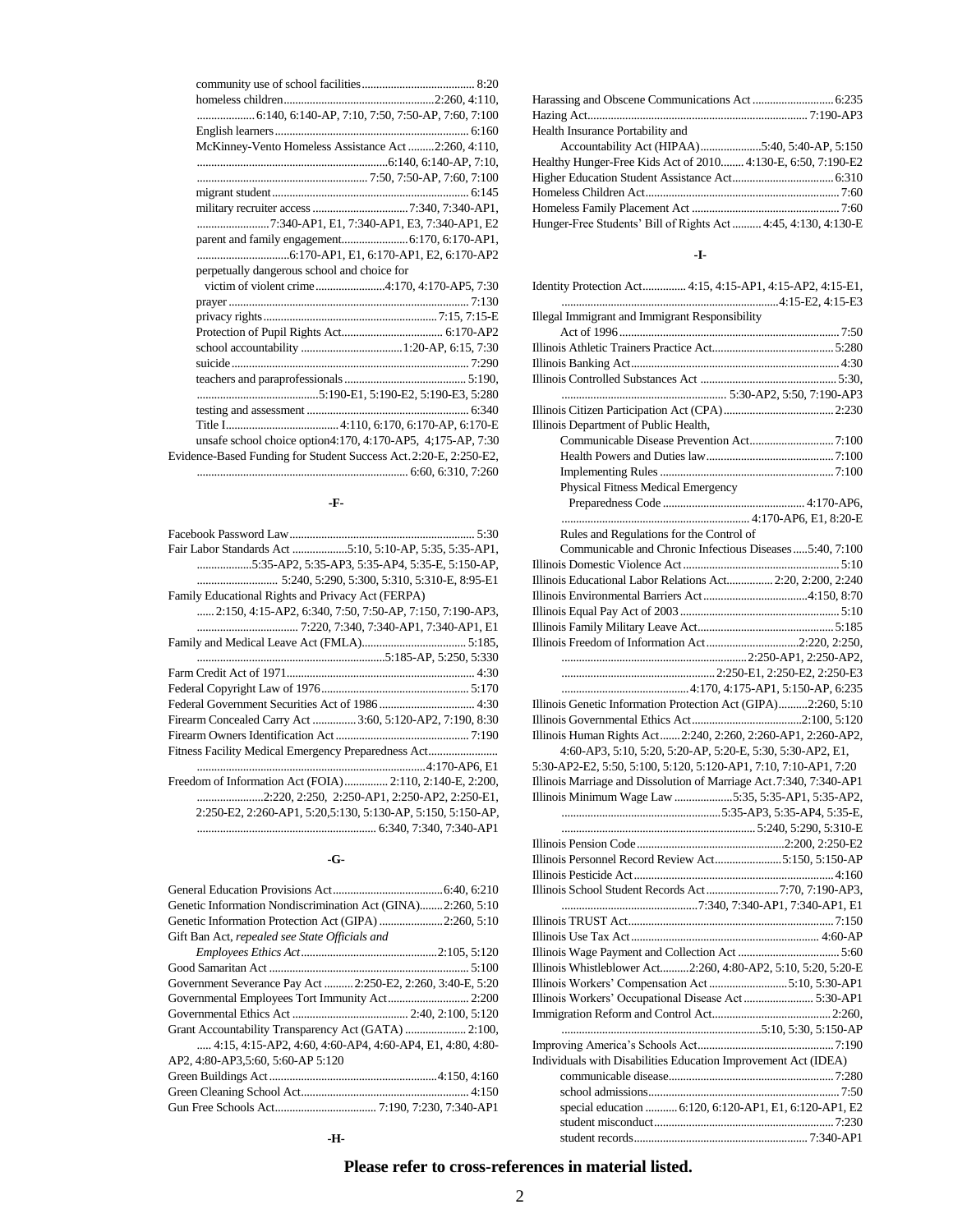## **-J-**

Job Opportunities for Qualified Applicants Act ........................... 5:10 Juvenile Court Act.........................7:150-AP, 7:190-AP3, 7:340-AP1

## **-L-**

| Lawn Care Products Application and                          |
|-------------------------------------------------------------|
|                                                             |
|                                                             |
|                                                             |
|                                                             |
| Local Government Disaster Service                           |
|                                                             |
| Local Government Professional Services                      |
|                                                             |
| Local Government Travel Expense Control Act2:125, 2:125-E1, |
|                                                             |
|                                                             |
| Local Government Wage Increase Transparency Act 2:200       |
| Local Governmental and Governmental                         |
| Employees Tort Immunity Act2:200, 4:30, 4:170-AP6, E1       |

Local Records Act . 2:140, 2:250, 2:250-AP2, 4:15-AP2, 5:20, 7:340

#### **-M-**

| McKinney-Vento Homeless Assistance Act2:260, 4:110,         |  |  |
|-------------------------------------------------------------|--|--|
|                                                             |  |  |
|                                                             |  |  |
|                                                             |  |  |
| Mental Health and Developmental                             |  |  |
| Disabilities Confidentiality Act 7:290, 7:340, 7:340-AP1    |  |  |
|                                                             |  |  |
| Methamphetamine control and Community                       |  |  |
|                                                             |  |  |
|                                                             |  |  |
|                                                             |  |  |
|                                                             |  |  |
|                                                             |  |  |
|                                                             |  |  |
| Movable Soccer Goal Safety Act (Zach's Law)4:170, 4:170-AP8 |  |  |
| Murderer and Violent Offender Against Youth Community       |  |  |
|                                                             |  |  |
| Murderer and Violent Offender Against                       |  |  |
| Youth Registration Act 4:60-AP3, 4:175, 4:175-AP1,          |  |  |
|                                                             |  |  |
| -N-                                                         |  |  |
|                                                             |  |  |

| National School Lunch Act 4:120, 4:120-AP, 4:140, 6:50             |  |
|--------------------------------------------------------------------|--|
|                                                                    |  |
|                                                                    |  |
| Nursing Mothers in the Workplace Act., 5:10, 5:10-AP, 5:200, 5:300 |  |

#### **-O-**

| Occupational Safety and Health Act (OSHA) 4:160, 4:160-AP       |  |
|-----------------------------------------------------------------|--|
|                                                                 |  |
|                                                                 |  |
| Open Meetings Act (OMA)  2:10, 2:70, 2:110, 2:120, 2:140-E,     |  |
| $\ldots$ 2:140, 2:150, 2:150-AP, 2:200, 2:200-AP, 2:210, 2:220, |  |
| 2:220-E1, 2:220-E2, 2:220-E3, 2:220-E4, 2:220-E5, 2:220-E6,     |  |
| 2:220-E7, 2:220-E8, 2:230, 4:170-AP1, 5:200, 7:190-AP3          |  |
|                                                                 |  |

## **-P-**

| Performance Evaluation Reform Act of 2010 (PERA)                    |
|---------------------------------------------------------------------|
|                                                                     |
|                                                                     |
|                                                                     |
|                                                                     |
| Personnel Record Review Act 2:250, 2:250-AP1,                       |
|                                                                     |
| Physical Fitness Facility Medical                                   |
| Emergency Preparedness Act 4:170, 4:170-AP6,                        |
|                                                                     |
|                                                                     |
|                                                                     |
| Prevailing Wage Act  2:250, 2:250-AP1, 4:60, 4:60-E, 4:150,         |
|                                                                     |
|                                                                     |
| Prevention of Tobacco Use by Minors and Sale of and Distribution of |
|                                                                     |
|                                                                     |
|                                                                     |
|                                                                     |
|                                                                     |
| Public Employee Armed Services Rights Act5:250, 5:330               |
|                                                                     |
| Public Officer Prohibited Activities Act2:40, 2:100                 |
|                                                                     |

#### **-R-**

| Rehabilitation Act of 1973, Section 504                          |  |
|------------------------------------------------------------------|--|
|                                                                  |  |
|                                                                  |  |
|                                                                  |  |
|                                                                  |  |
|                                                                  |  |
|                                                                  |  |
|                                                                  |  |
|                                                                  |  |
|                                                                  |  |
| Religious Freedom Restoration Act5:10, 5:70, 7:10, 7:80          |  |
|                                                                  |  |
|                                                                  |  |
|                                                                  |  |
| Right to Privacy in the School Setting Act7:140, 7:140-E         |  |
| Right to Privacy in the Workplace5:10, 5:30, 5:50, 5:125         |  |
|                                                                  |  |
| Rules and Regulations for the Control of                         |  |
|                                                                  |  |
| Rules and Regulations and Fiscal Procedures for the Operation of |  |
| Local Education Agencies, Student Activity Funds,                |  |
| Convenience Accounts, and Trust and Agency Funds  4:90           |  |
|                                                                  |  |

## **-S-**

| School Reform Act of 1997                                        |  |
|------------------------------------------------------------------|--|
|                                                                  |  |
|                                                                  |  |
|                                                                  |  |
|                                                                  |  |
|                                                                  |  |
| School Safety Drill Act4:160-AP, 4:170, 4:170-AP1                |  |
|                                                                  |  |
| School Visitation Rights Act  5:250, 5:250-AP, 5:3Ser30, 8:95-E1 |  |

## **Please refer to cross-references in material listed.**